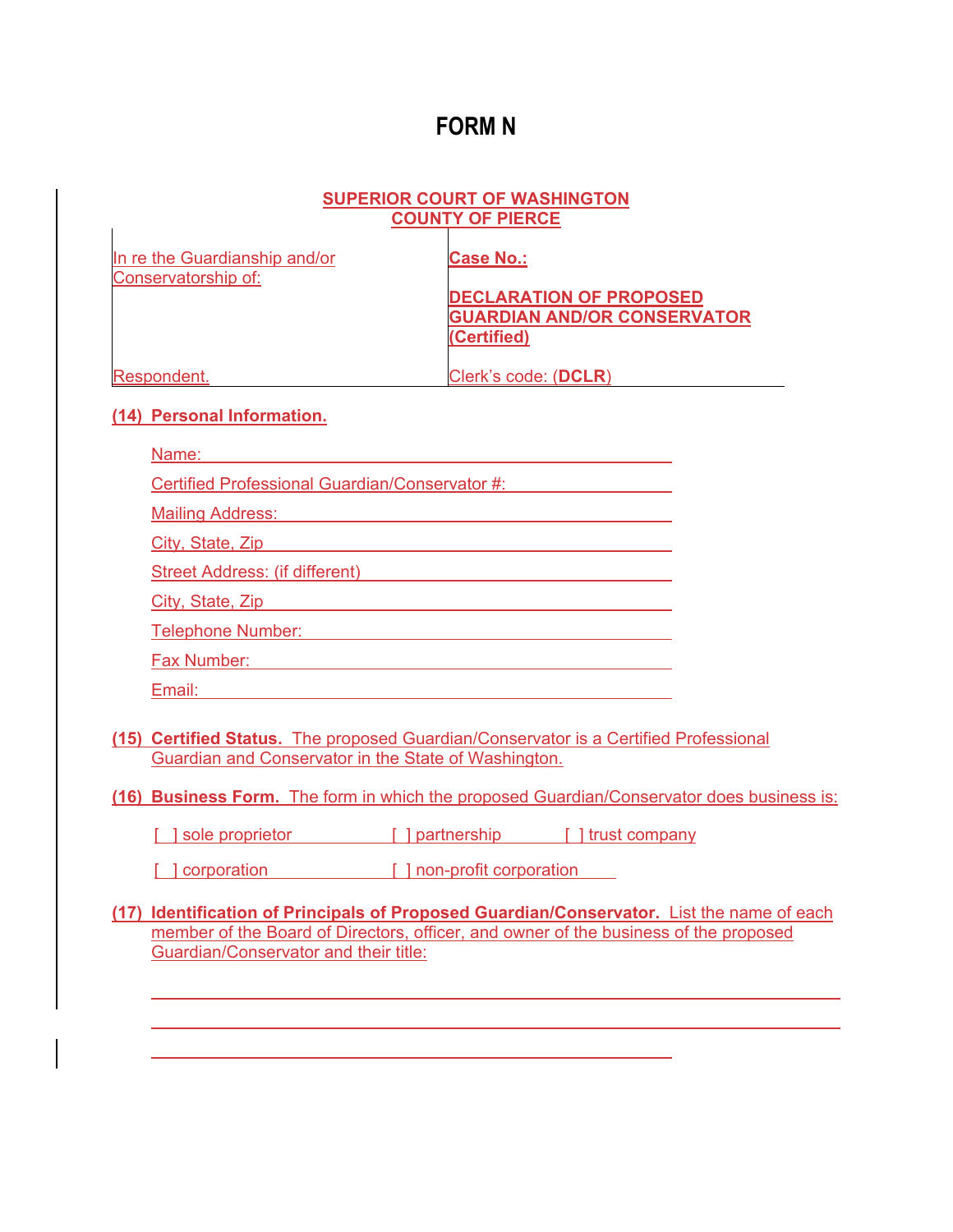|                              | (18) Individual Certified Guardians/Conservators. List each certified Guardian and/or<br>Conservator in the employ of the Guardian/Conservator who may have responsibilities in |  |  |  |  |  |
|------------------------------|---------------------------------------------------------------------------------------------------------------------------------------------------------------------------------|--|--|--|--|--|
|                              | this case and the individual certified Guardian/Conservator who will have supervising                                                                                           |  |  |  |  |  |
|                              |                                                                                                                                                                                 |  |  |  |  |  |
| responsibility in this case: |                                                                                                                                                                                 |  |  |  |  |  |
|                              |                                                                                                                                                                                 |  |  |  |  |  |
|                              |                                                                                                                                                                                 |  |  |  |  |  |
|                              |                                                                                                                                                                                 |  |  |  |  |  |
|                              |                                                                                                                                                                                 |  |  |  |  |  |
|                              |                                                                                                                                                                                 |  |  |  |  |  |
|                              | (19) Relationship to Respondent. The proposed Guardian and/or Conservator has the                                                                                               |  |  |  |  |  |
|                              | following relationship with the Respondent:                                                                                                                                     |  |  |  |  |  |
|                              |                                                                                                                                                                                 |  |  |  |  |  |
|                              |                                                                                                                                                                                 |  |  |  |  |  |
|                              |                                                                                                                                                                                 |  |  |  |  |  |
|                              | (20) Guardian/Conservator's Organizational Structure.                                                                                                                           |  |  |  |  |  |
|                              |                                                                                                                                                                                 |  |  |  |  |  |
| (a)                          | Date the proposed Guardian/Conservator began doing business:                                                                                                                    |  |  |  |  |  |
|                              |                                                                                                                                                                                 |  |  |  |  |  |
| (b)                          | Allocation of job responsibilities: (Brochures or other printed materials may be                                                                                                |  |  |  |  |  |
|                              | attached as an Exhibit in response to this question.)                                                                                                                           |  |  |  |  |  |
|                              |                                                                                                                                                                                 |  |  |  |  |  |
|                              | (21) Criminal Background Checks. Does the proposed Guardian/Conservator conduct                                                                                                 |  |  |  |  |  |
|                              | criminal background checks pursuant to RCW 43.43.832 on all employees or volunteers                                                                                             |  |  |  |  |  |
|                              | who will or may have unsupervised access to the Individual subject to guardianship and/or                                                                                       |  |  |  |  |  |
|                              | conservatorship?                                                                                                                                                                |  |  |  |  |  |
|                              |                                                                                                                                                                                 |  |  |  |  |  |
|                              |                                                                                                                                                                                 |  |  |  |  |  |
|                              |                                                                                                                                                                                 |  |  |  |  |  |
|                              | (22) Criminal and Disciplinary History. Provide the following information for the proposed                                                                                      |  |  |  |  |  |
|                              | Guardian/Conservator and for each of its principals and employees who are certified                                                                                             |  |  |  |  |  |
|                              | professional Guardians/Conservators. However, do NOT include employees who are                                                                                                  |  |  |  |  |  |
|                              | neither principals nor certified Guardians/Conservators:                                                                                                                        |  |  |  |  |  |
|                              |                                                                                                                                                                                 |  |  |  |  |  |
| <u>(a)</u>                   | Circumstances leading to removal as a Guardian/Conservator or as a fiduciary for                                                                                                |  |  |  |  |  |
|                              | breach of fiduciary duty or for any other reason:                                                                                                                               |  |  |  |  |  |
| (b)                          | Conviction for a crime involving dishonesty, neglect, or use of physical force or other                                                                                         |  |  |  |  |  |
|                              | crime relevant to the duties of a guardian or conservator: (attach an explanation as                                                                                            |  |  |  |  |  |
|                              | an exhibit explaining why this individual is employed by the proposed                                                                                                           |  |  |  |  |  |
|                              | Guardian/Conservator):                                                                                                                                                          |  |  |  |  |  |
|                              |                                                                                                                                                                                 |  |  |  |  |  |
| <u>(c)</u>                   | Civil proceedings in which there was a finding of dishonesty, misappropriation of                                                                                               |  |  |  |  |  |
|                              | funds, breach of fiduciary duty, or mistreatment of any person (identify any civil                                                                                              |  |  |  |  |  |
|                              | proceedings where there was a settlement, even if such settlement was without                                                                                                   |  |  |  |  |  |
|                              | specific findings by the Court):                                                                                                                                                |  |  |  |  |  |
|                              |                                                                                                                                                                                 |  |  |  |  |  |
| (d)                          | Reported disciplinary proceedings by a disciplinary body or licensing agency that                                                                                               |  |  |  |  |  |
|                              | resulted in a finding of misconduct <i>(including proceedings by a professional</i>                                                                                             |  |  |  |  |  |
|                              | organization such as a state bar association, a medical disciplinary review board,                                                                                              |  |  |  |  |  |
|                              | <u>etc.):</u>                                                                                                                                                                   |  |  |  |  |  |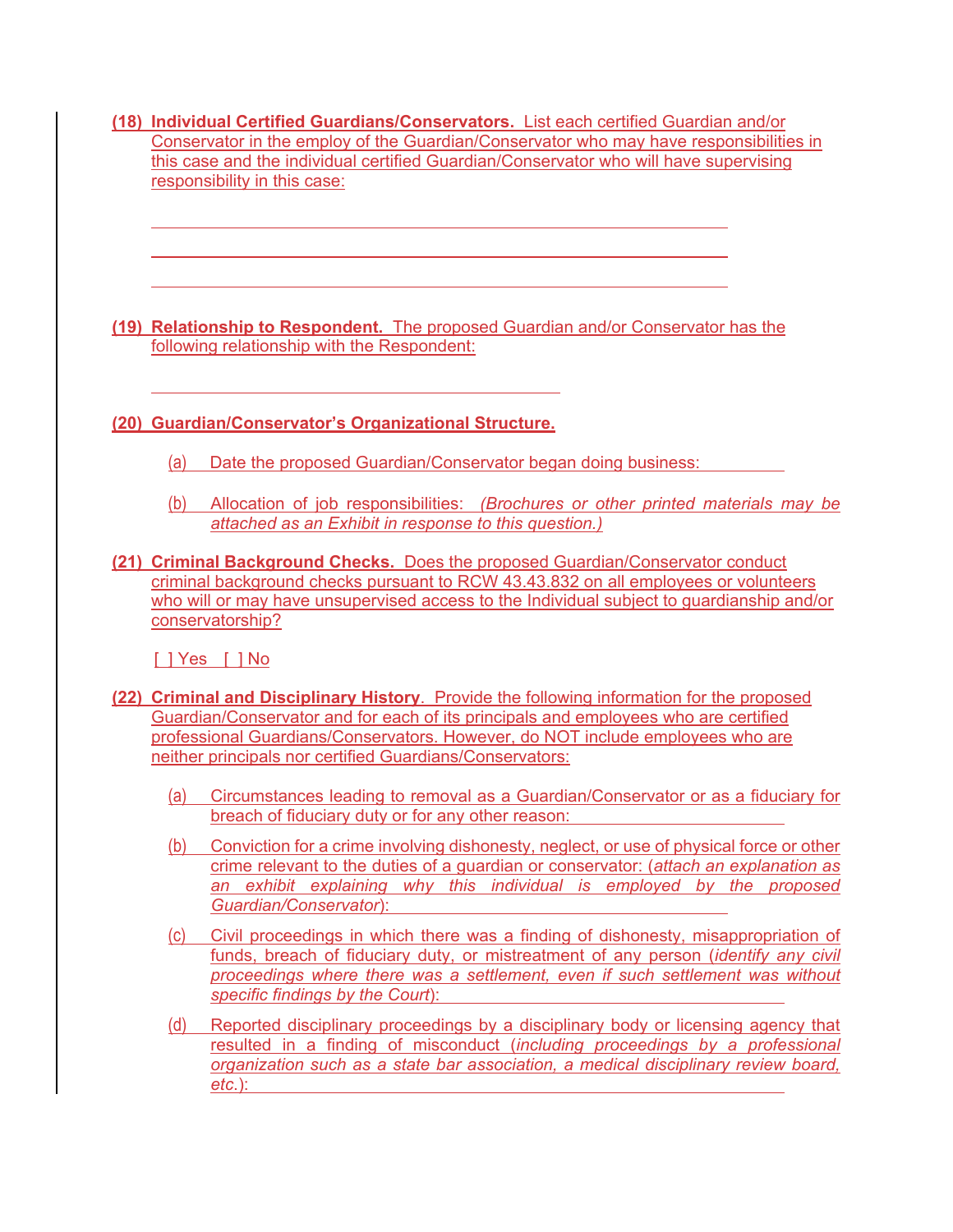| (23) Bond/Insurance. The proposed Guardian/Conservator has insurance coverage or |            |
|----------------------------------------------------------------------------------|------------|
| security at the following policy limits as of                                    | $(date)$ : |
|                                                                                  |            |
| <b>Errors and Omissions Insurance:</b>                                           |            |

- i) Insurance Company:
- ii) Policy Limits:

#### (b) **Employee Dishonesty Insurance:**

- i) Insurance Company:
- ii) Policy Limits:

#### (c) **General Surety Bond:**

- i) Bonding Company:
- ii) Amount:

.

 $\overline{a}$ 

 $\overline{a}$ 

 $\overline{a}$ 

- **(24) Assets Under Management.** The total value of all assets that the proposed Guardian/Conservator has under management as of *(date)* is \$
- **(25) Compensation and Reimbursement.** The proposed Guardian/Conservator's compensation schedule is as follows (*include the different hourly rates for various services*):
- **(26) Experience.** The proposed Guardian/Conservator's experience with similar guardianships and/or conservatorships *(for example, similar amount of assets, the family circumstances of the Individual, the proximity of the proposed Guardian and/or Conservator to the residence of the Individual, and any relevant information*) is:

- **(27) Case Load.** As of *(date)*, the proposed Guardian and/or Conservator is the court appointed Guardian or Conservator for *(insert number)* of Individuals and serves as a fiduciary (e.g. Trustee, attorney in fact, custodian) for people.
- **(28) Summary of Guardian/Conservator Duties.** The below signed proposed Guardian/Conservator understands and agrees that:

 My duties as Guardian/Conservator are more fully described in: (a) the Court Order that appoints me, (b) the statutes of the State of Washington – generally RCW 11.130. (c) the case law.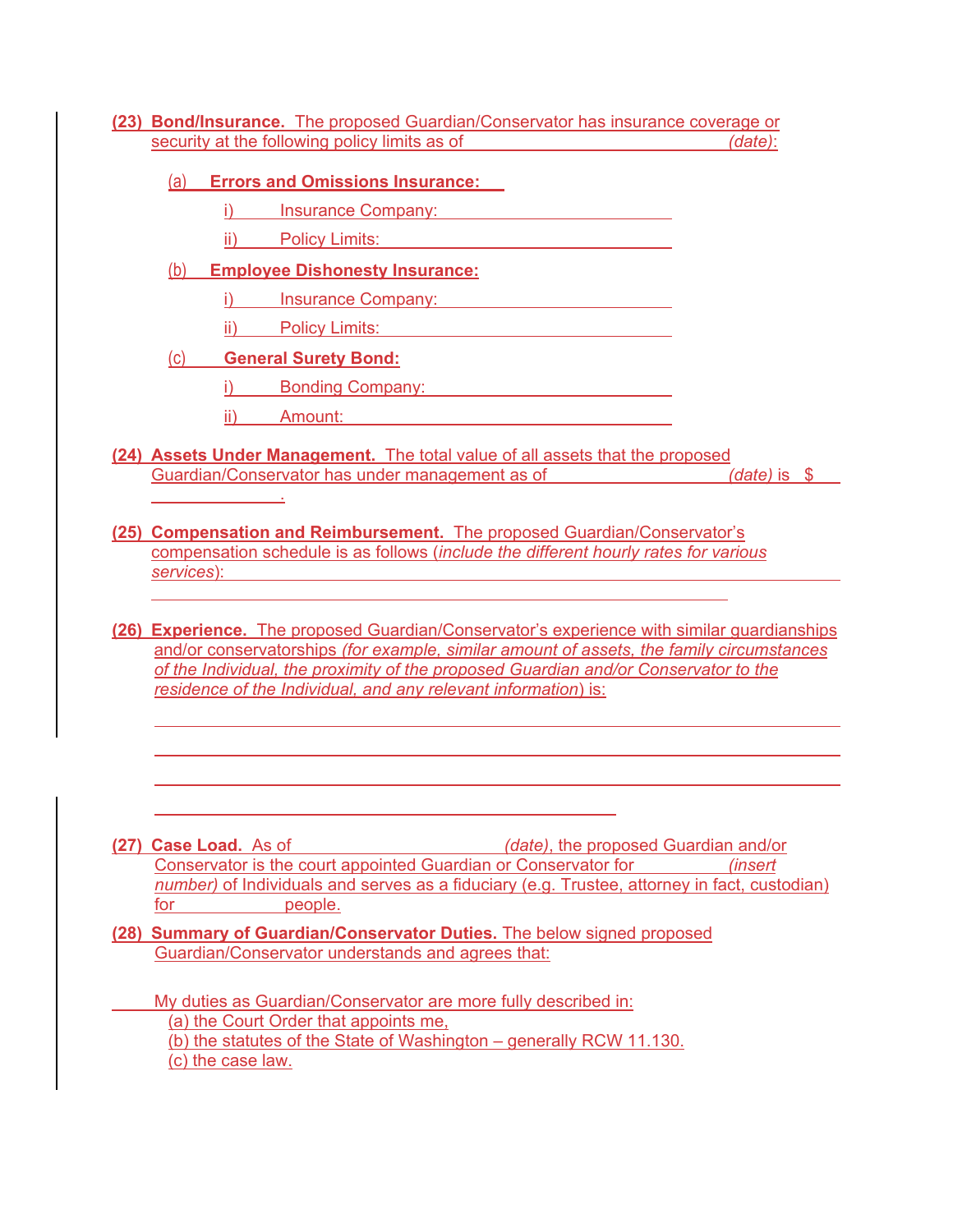I should consult with my attorney if I have any questions. I am presumed to understand my duties and responsibilities. I can be held personally responsible if I do not properly carry out my duties as Guardian and/or Conservator.

 As Guardian/Conservator, I act in a fiduciary capacity in my dealings on behalf of the Individual. This means that as the Guardian/Conservator, I am required to put the interests of the Individual ahead of my personal interests in all transactions, as well as any transaction in which my interests and the interests of the Individual may be in conflict.

 Additionally, if I have been appointed Conservator, I am charged with the responsibility of acting as a reasonably prudent person in dealing with the investment and conservation of the assets of the Individual and to avoid self-dealing.

 For health care decisions, "Before any person authorized to provide informed consent on behalf of a patient who does not have the capacity to make a healthcare decision exercises that authority, the person must first determine in good faith that that patient, if he or she had the capacity to make the health care decision, would consent to the proposed health care. If such a determination cannot be made, the decision to consent to the proposed health care may be made only after determining that the proposed health care is in the patient's best interests." RCW § 7.70.065(1)(a)(C)(c).

 If my personal beliefs could be in conflict with the interests of the Individual subject to guardianship and/or conservatorship, I must first do what I believe the Individual would do if competent. If that cannot be determined, either because of lack of knowledge or because the Individual has always been disabled, I may act in the manner that I believe is in the best interest of the Individual. I understand that at any time I can seek direction from the court if there is any question of what is in the best interest of the Individual

 Any attorney whom I retain to assist me in this guardianship/conservatorship proceeding will have independent responsibilities and obligations to the Court. The attorney-client privilege may not extend to information regarding misfeasance or malfeasance of a fiduciary. The attorneyclient privilege may not extend to information given by me, the Guardian/Conservator, to my attorney, for any failure to follow the laws of a court-appointed Guardian/Conservator.

## **If I am appointed the Guardian or Conservator, I must:**

- Give the Individual and notice parties a copy of the Order with the notice of the right to request termination or modification within 14 days of appointment;
- Give the Individual and notice parties the Notice of Right within 30 days of appointment;
- keep the Court informed of any change in my name, address, or bonding status;
- file a Change of Circumstance Report within thirty (30) days of any change of location, major or permanent changes in health or finances, or of the death of the Individual;
- **file a Final Accounting within ninety (90) days after the termination of a conservatorship.** RCW 11.130.570
- **If I am appointed Conservator, I must also:**
- keep the Individual's funds separate from my own, in a separate conservatorship bank account;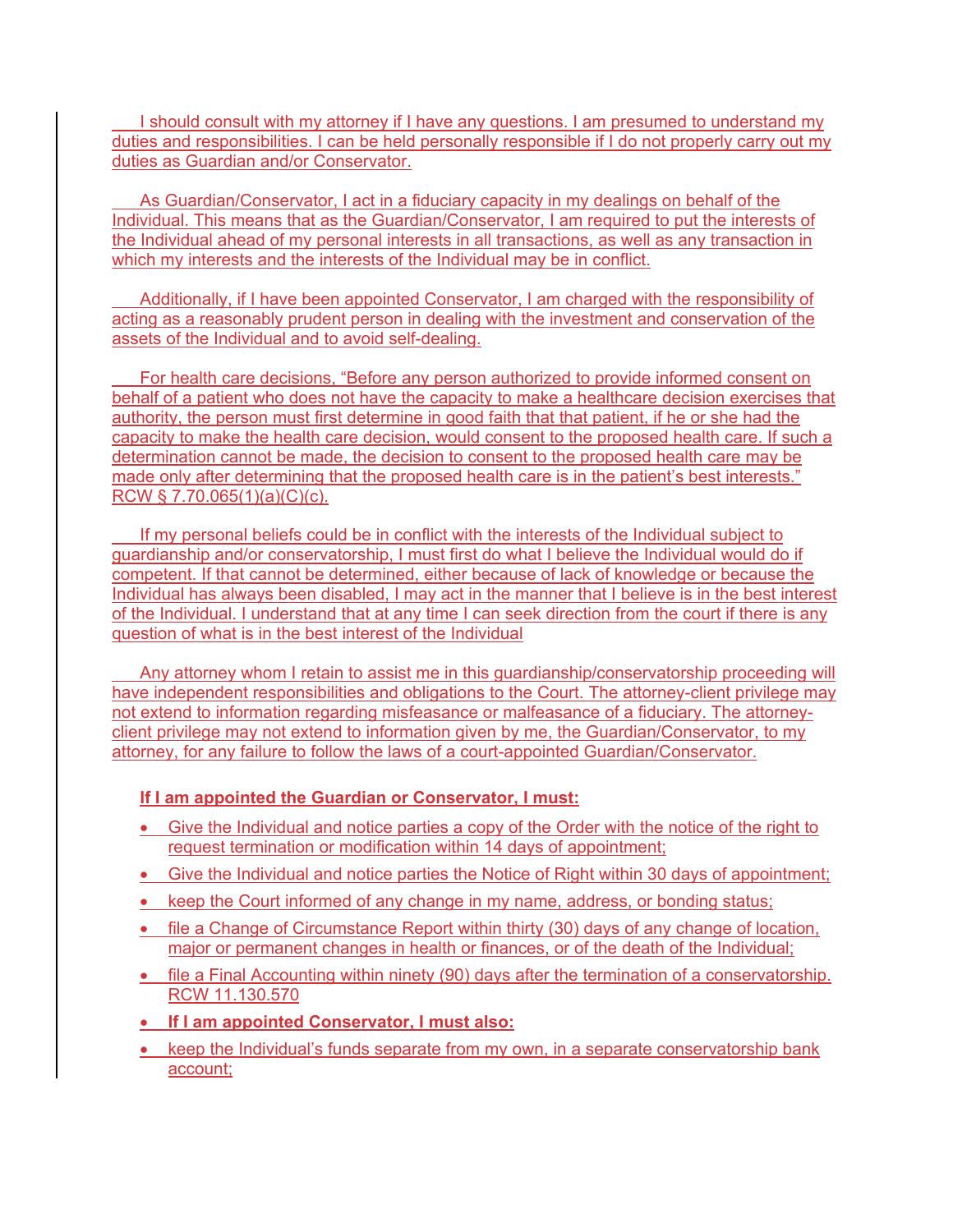- make all payments in a timely manner and with a method so there is a record of all transactions that can be verified by the Court at the time of each accounting (e.g. checking account);
- file, within ninety (90) days of my appointment, a Conservator's Plan and an Inventory of the assets in the conservatorship estate, and
- file, within ninety (90) days of the anniversary date of my appointment (as shown on the Letters of Conservatorship), an Accounting showing the receipts and disbursements made on behalf of the Individual during the previous accounting period.

## **If I am appointed the Guardian, I must also:**

- file, within ninety (90) days of my appointment, a Guardian's Plan describing the care needs and condition of the Individual with the court.
- file, within ninety (90) days of the anniversary date of my appointment (as shown on the Letters of Guardianship), a Report describing the care and condition of the Individual during the previous reporting period.

 **If I am appointed the Guardian and/or Conservator, I cannot:** 

- spend, sell, borrow, loan, invest or give away ANY of the Individual's property (including money), without a court order;
- spend, loan, invest, or give away any of the Individual's principal or income for any purpose without a court order;
- borrow money on behalf of the Individual, without a court order;
- use the Individual's money for myself or my needs, without a court order;
- pay myself a fee from the Individual's money, without the filing of a verified petition with an Affidavit detailing the time spent, services provided, and compensation requested, and a corresponding court order approving said petition; or
- force the Individual to live ANYWHERE, including a mental institution or nursing home facility.

## **I DECLARE UNDER PENALTY OF PERJURY UNDER THE LAWS OF THE STATE OF WASHINGTON THAT THE FOREGOING IS TRUE AND CORRECT.**

Signed at , Washington on

 $\overline{a}$ 

*(City) (Date)* 

*(Signature of Certified Professional Guardian/Conservator) CPGC #* 

 $\overline{a}$ *(Printed Name)* 

**IN THE SUPERIOR COURT OF THE STATE OF WASHINGTON FOR PIERCE COUNTY**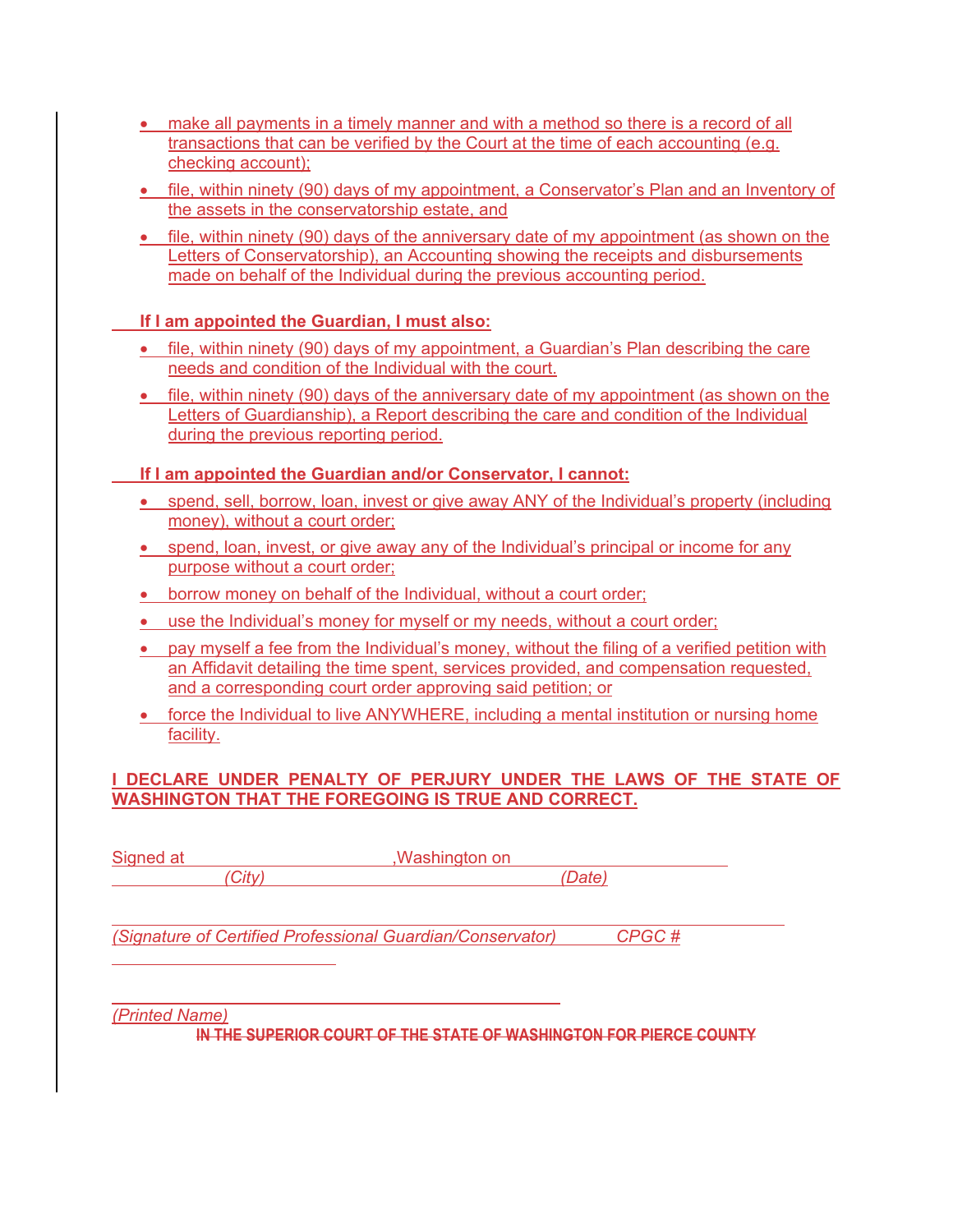| In Re the Guardianship of:                                                                                                                                                                                                                                                                                                                                              | <b>CAUSE NO.</b>                                       |  |  |  |
|-------------------------------------------------------------------------------------------------------------------------------------------------------------------------------------------------------------------------------------------------------------------------------------------------------------------------------------------------------------------------|--------------------------------------------------------|--|--|--|
| [Name]                                                                                                                                                                                                                                                                                                                                                                  | <b>DECLARATION OF PROPOSED GUARDIAN</b><br>(Certified) |  |  |  |
| An Incapacitated Person.                                                                                                                                                                                                                                                                                                                                                |                                                        |  |  |  |
| 4) Personal Information.<br><b>Name of Proposed Guardian:</b>                                                                                                                                                                                                                                                                                                           |                                                        |  |  |  |
| Certified Professional Guardian #:                                                                                                                                                                                                                                                                                                                                      |                                                        |  |  |  |
| Mailing Address of Proposed Guardian:                                                                                                                                                                                                                                                                                                                                   |                                                        |  |  |  |
| Street Address (if different):                                                                                                                                                                                                                                                                                                                                          |                                                        |  |  |  |
| City/State/Zip:                                                                                                                                                                                                                                                                                                                                                         |                                                        |  |  |  |
| Telephone Number:<br><b>Fax Number:</b>                                                                                                                                                                                                                                                                                                                                 |                                                        |  |  |  |
| Email Address:                                                                                                                                                                                                                                                                                                                                                          |                                                        |  |  |  |
| <b>Certified Status.</b> The proposed Guardian is a certified professional Guardian in the State of Washington.<br>2).<br>Attached as Exhibit A to this Declaration is a summary listing the educational programs (pertaining to Guardianships<br>or fiduciary matters) which the proposed Guardian and its employees have attended during the past twelve (12) months. |                                                        |  |  |  |
| Business Form. The form in which the proposed Guardian does business is:<br>3 <sup>1</sup>                                                                                                                                                                                                                                                                              |                                                        |  |  |  |
| corporation <b>community</b> non-profit corporation                                                                                                                                                                                                                                                                                                                     |                                                        |  |  |  |
| 4) Identification of Principals of Proposed Guardian. List the name of each member of the board of directors,<br>officer, and owner of the business of the proposed Guardian and their title:                                                                                                                                                                           |                                                        |  |  |  |
| Individual Certified Guardians. List each certified Guardian in the employ of the Guardian who may have<br>5 <sup>1</sup><br>responsibilities in this case and the individual certified Guardian who will have supervising responsibility in this case.                                                                                                                 |                                                        |  |  |  |
| Relationship to Alleged Incapacitated Person. The proposed Guardian has the following relationship with<br>6<br>the Incapacitated Person:                                                                                                                                                                                                                               |                                                        |  |  |  |
| <b>Guardian's Organizational Structure.</b><br>7)                                                                                                                                                                                                                                                                                                                       |                                                        |  |  |  |
| <b>Date the proposed Guardian began doing business:</b><br>$\Theta$                                                                                                                                                                                                                                                                                                     |                                                        |  |  |  |

(b) Allocation of job responsibilities: (*Brochures or other printed materials may be attached as an Exhibit in response to this question*.)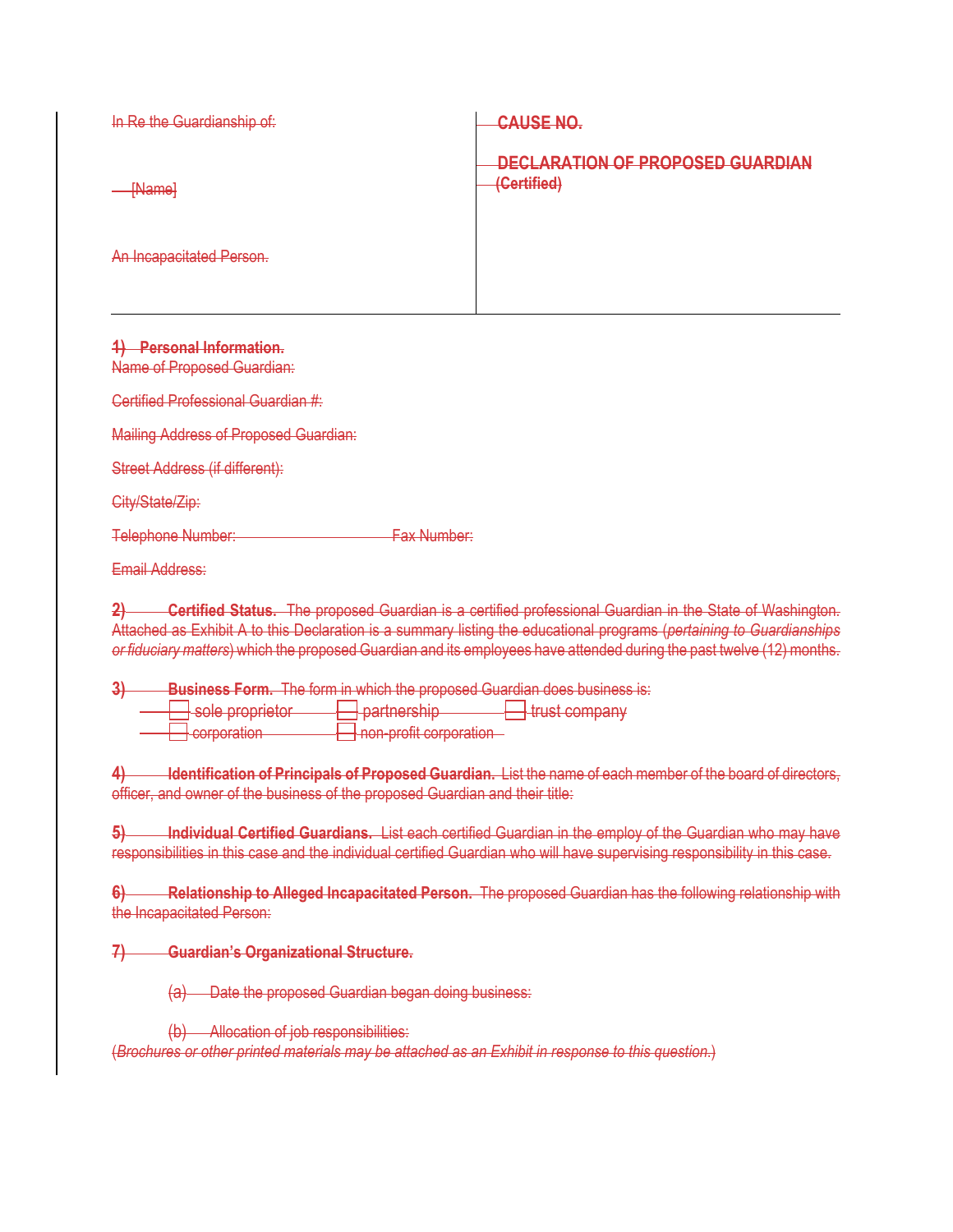**8) Criminal Background Checks.** Does the proposed Guardian conduct criminal background checks pursuant to RCW 43.43.832 on all employees or volunteers who will or may have unsupervised access to the Incapacitated Person? Yes Report

**9) Criminal and Disciplinary History**. Provide the following information for the proposed Guardian and for each of its principals and employees who are certified professional Guardians. However, do NOT include employees who are neither principals nor certified Guardians:

(a) Circumstances leading to removal as a Guardian or as a fiduciary for breach of fiduciary duty or for any other reason:

Criminal proceedings for a felony or misdemeanor involving moral turpitude, which resulted in a finding or plea of guilty (*attach an explanation as an exhibit explaining why this individual is employed by the proposed Guardian*):

(c) Civil proceedings in which there was a finding of dishonesty, misappropriation of funds, breach of fiduciary duty, or mistreatment of any person (*identify any civil proceedings where there was a settlement, even if such settlement was without specific findings by the Court*):

(d) Reported disciplinary proceedings by a disciplinary body or licensing agency that resulted in a finding of misconduct (*including proceedings by a professional organization such as a state bar association, a medical disciplinary review board, etc*.):

**10) Bond/Insurance.** The proposed Guardian has insurance coverage or security from the following forms at the following policy limits as of 20 :

| <b>Errors and Omissions Insurance:</b><br>a۱   |   |
|------------------------------------------------|---|
| i) Insurance Company:                          |   |
| ii) Policy Limits:                             | w |
| b) Employee Dishonesty Insurance:              |   |
| i) Insurance Company:                          |   |
| ii) Policy Limits:                             | w |
| <b>General Surety Bond:</b><br>e)              |   |
| i) Bonding Company:                            |   |
| <u>Amount</u><br>ш١<br><del>ii) Ainount.</del> |   |

**11) Assets Under Management.** The total value of all of the assets that proposed Guardian has under management as of \_\_\_\_\_\_\_\_\_\_\_\_\_\_\_\_\_\_\_, 20\_\_\_\_\_\_\_\_\_\_\_\_\_\_ is: \$\_

**12) Compensation and Reimbursement.** The proposed Guardian's compensation schedule is as follows (*include the different hourly rates for various services*):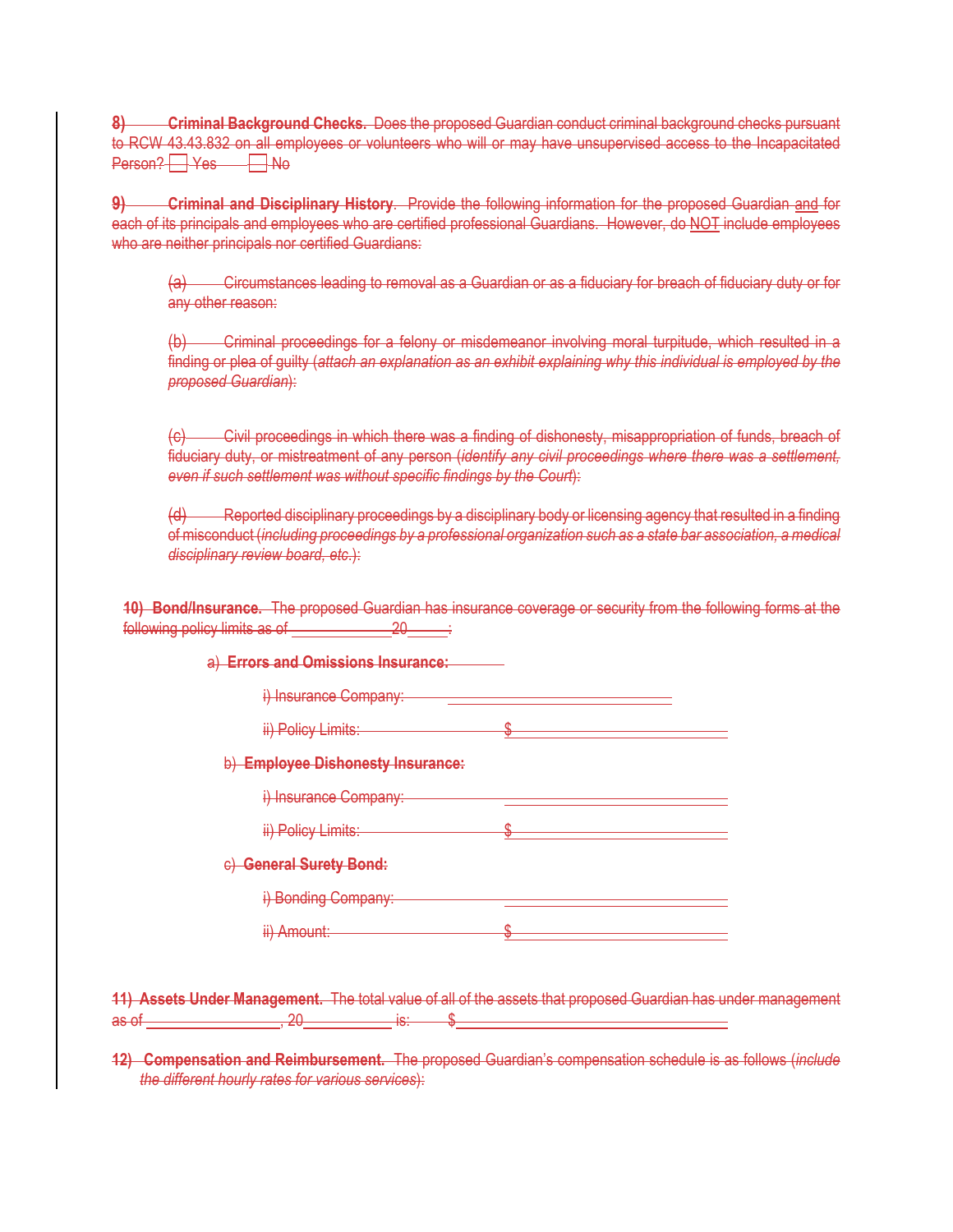**13) Experience.** The proposed Guardian's experience with similar Guardianships *(for example, similar amount of assets, the family circumstances of the Incapacitated Person, the proximity of the proposed Guardian to the residence of the Alleged Incapacitated Person, and any relevant information*) is:

**14) Case Load.** As of *Case Load.* As of *Court appointed neuronal appointed court appointed* Guardian for [*insert text-number*] of total individuals, and serves as a non-guardian fiduciary (e.g. Trustee, Attorney in Fact, Custodian) for \_\_\_\_\_\_\_\_\_ number of total individuals.

- **15) Summary of Guardian Duties**: The below signed proposed Guardian understands and agrees that: My duties as Guardian are more fully described in: (1) the Court Order that appoints me,
	- (2) the statutes of the State of Washington (for example see the Revised Code of Washington (RCW) at Chapters 11.88 & 11.92 and specifically 11.92.043 RCW.) (3) the case law.

I should consult with my attorney if I have any questions about my duties and responsibilities. I am presumed to understand my duties and responsibilities. I can be held personally responsible if I do not properly carry out my duties as Guardian.

As Guardian, I act in a fiduciary capacity in my dealings on behalf of the Incapacitated Person. This means that as the Guardian, I am required to put the interests of the Incapacitated Person ahead of my personal interests in all transactions as well as any transaction in which my interests and the interests of the Incapacitated Party may be in conflict.

Additionally, if I have been appointed Guardian of the Estate, I am charged with the responsibility of acting as a reasonably prudent person in dealing with the investment and conservation of the assets of the Incapacitated Person; and to avoid self dealing.

Any attorney that I retain to assist me in this guardianship proceeding will have independent responsibilities and obligations to the Court. The attorney-client privilege may not extend to information regarding misfeasance or malfeasance of a fiduciary.

#### **If I am appointed the Guardian of the Person or Guardian of the Estate I must:**

- **file a Designation of Standby Guardian with the Court;**
- keep the Court informed of any change in my name, address, or bonding status; and
- file a Change of Circumstance Report within thirty (30) days of any change of location, major or permanent changes in health or finances, or of the death of the Incapacitated Person.
- file a Final Accounting within ninety (90) days after the termination of a guardianship. 11.92.053 RCW, see also 11.88.140 RCW

**If I am appointed the Guardian of the Estate I must also:**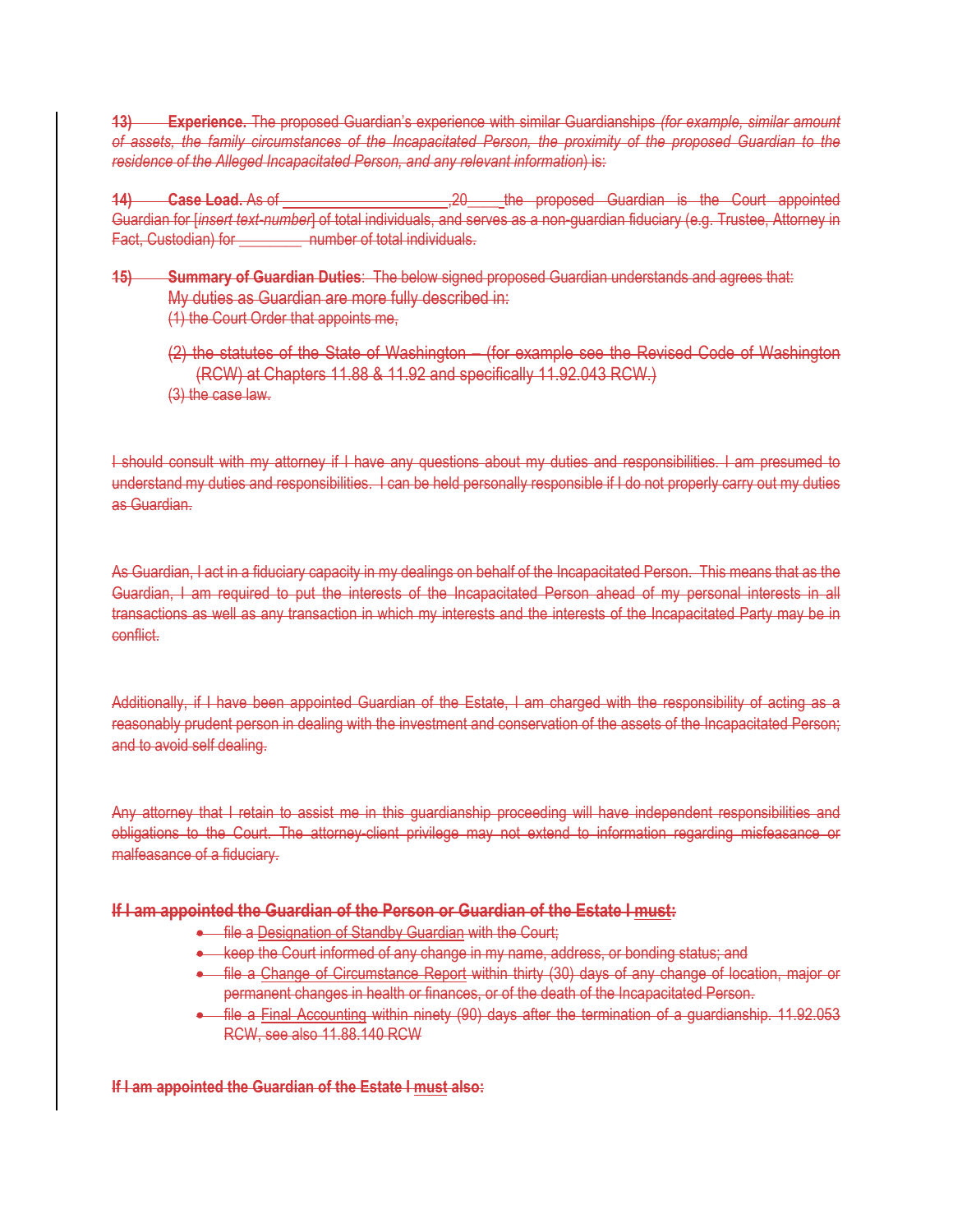| keen the Incanacitated Person's funds senarate from my own in a senarate quardianship hank              |  |  |  |  |
|---------------------------------------------------------------------------------------------------------|--|--|--|--|
| <del>. Accep are moupuonated tronomic nanue copulate from my own, in a copulate guaralamente bank</del> |  |  |  |  |
| account:                                                                                                |  |  |  |  |

- make all payments in a timely manner and with a method so there is a record of all transactions that can be verified by the Court at the time of each annual accounting (e.g. checking account);
- file, within ninety (90) days of my appointment, an Inventory of the assets in the quardianship estate, and a Budget authorizing disbursements; and
- file, within ninety (90) days of the anniversary date of my appointment (as shown on the Letters of Guardianship), an Accounting showing the receipts and disbursements made on behalf of the Incapacitated Person during the previous accounting period.

#### **If I am appointed the Guardian of the Person I must also:**

- file, within ninety (90) days of my appointment, a Personal Care Plan describing the care needs of the Incapacitated Person with the court; and
- file, within ninety (90) days of the anniversary date of my appointment, a Status Report describing the care and condition of the Incapacitated Person during the previous accounting period.

#### **If I am appointed the Guardian of the Person or Guardian of the Estate I cannot:**

- spend, sell, borrow, loan, invest or give away ANY of the Incapacitated Person's property (including money), without a court order;
- spend, loan, invest, or give away any of the Incapacitated Person's principal or income for any purpose without a court order;
- **.** borrow money on behalf of the Incapacitated Person, without a court order:
- use the Incapacitated Person's money for myself or my needs, without a court order;
- pay myself a fee from the Incapacitated Person's money, without the filing of a verified petition for payment of fees with an Affidavit detailing the time spent, services provided, and compensation requested attached thereto, and a corresponding court order approving said petition; or
- **•** force the Incapacitated Person to live ANYWHERE, including a mental institution or nursing home facility.

I certify (or declare) under penalty of perjury under the laws of the State of Washington that to the best of my knowledge the statements above are true and correct.

| Signed at                                    | Washington                                                                                 |  |  |  |  |
|----------------------------------------------|--------------------------------------------------------------------------------------------|--|--|--|--|
| <b>This</b><br>day of                        | 20                                                                                         |  |  |  |  |
| Signature of Certified Professional Guardian | <b>Certified</b><br>Professional<br>Name<br>Guardian,<br>Printed<br>əŧ<br><b>WSBA/CPG#</b> |  |  |  |  |
| <b>Address</b>                               | <b>Telephone/Fax Number</b>                                                                |  |  |  |  |